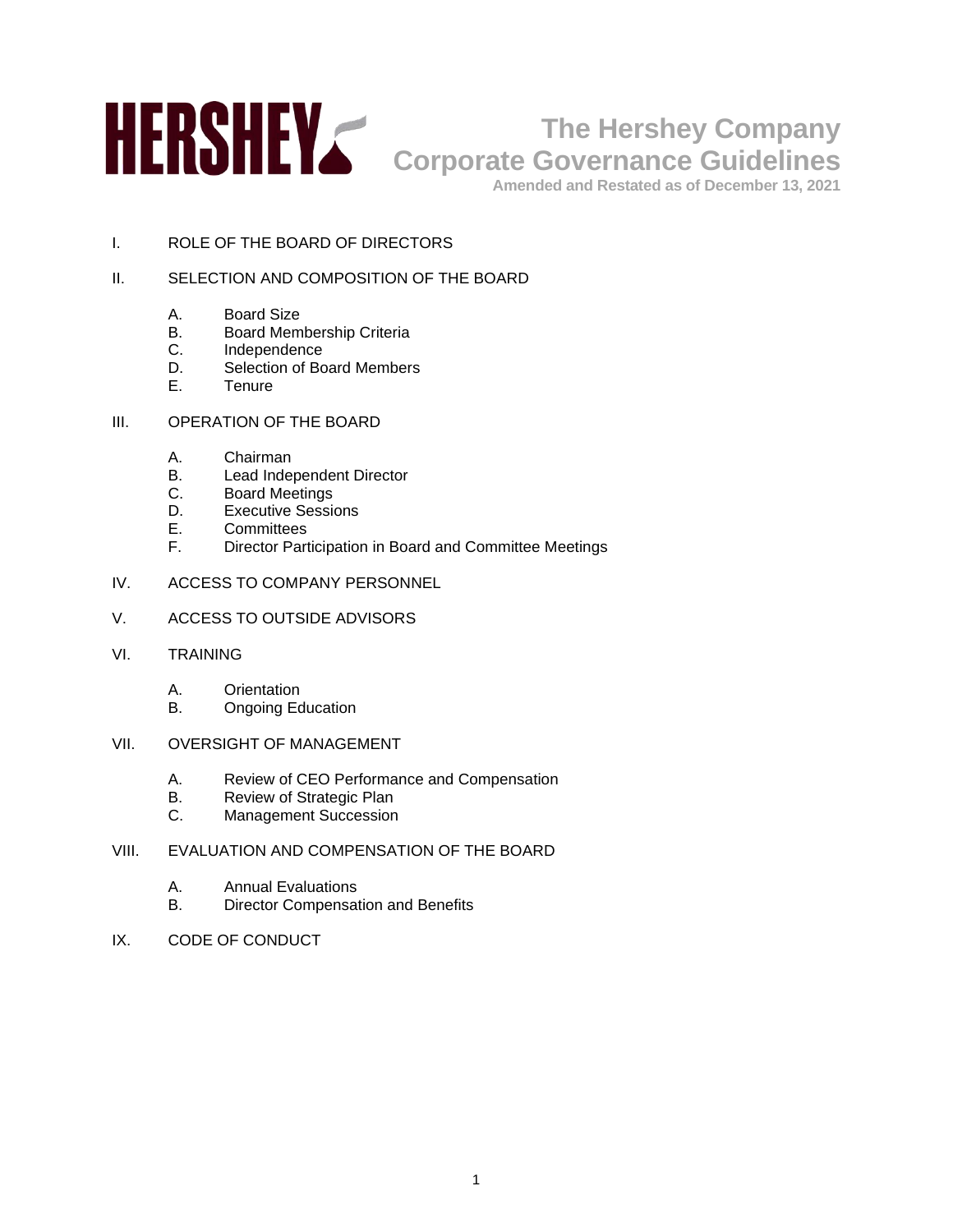# I. ROLE OF THE BOARD OF DIRECTORS

The business of The Hershey Company (the "Company") is carried out by its employees under the direction and supervision of its Chief Executive Officer ("CEO"). The business shall be managed under the direction of the board of directors ("Board"). In accordance with Delaware law, the role of the directors is to exercise their business judgment in the best interests of the Company and its stockholders. This role includes:

- review of the Company's performance, strategies and major decisions;
- oversight of the Company's compliance with legal and regulatory requirements and the integrity of its financial statements;
- oversight of the Company's policies and practices for identifying, managing and mitigating key enterprise risks;
- oversight of environmental, social and governance ("ESG") matters;
- oversight of management, including review of the CEO's performance and succession planning for key management roles; and
- oversight of compensation for the CEO, key executives and the Board, as well as oversight of executive compensation policies and programs.

# II. SELECTION AND COMPOSITION OF THE BOARD

#### A. Board Size

As set forth in the By-Laws of the Company ("By-Laws"), the Board has the power to fix the number of directors by resolution. The Company's Restated Certificate of Incorporation requires at least three directors. In fixing the number, the Board will be guided by the principle that a properly functioning Board is small enough to promote substantive discussions in which each member can actively participate, and large enough to offer diversity of background and expertise. The Board will consider whether it is of the appropriate size as part of its annual performance evaluation.

#### B. Board Membership Criteria

In selecting directors, the Board generally seeks individuals with skills and backgrounds that will complement those of other directors and maximize the diversity and effectiveness of the Board as a whole. Directors should be of the highest integrity and well-respected in their fields, with superb judgment and the ability to learn the Company's business and express informed, useful and constructive views. In reviewing the qualifications of prospective directors, the Board will consider such factors as it deems appropriate in light of these guidelines, which may include judgment, skill, diversity, experience with businesses and other organizations of comparable size, the interplay of the candidate's skills, experiences and attributes with the skills, experiences and attributes of the other Board members, and the extent to which any candidate would be a desirable addition to the Board and any committees of the Board. In general, the Board seeks individuals who are knowledgeable in fields including finance, emerging markets, marketing, retail, mergers and acquisitions, innovation, risk management, government relations, supply chain, information technology, digital technology, data analytics and consumer products. All members of the Audit Committee must be financially literate and at least one member must have accounting or related financial management expertise and be an audit committee financial expert as defined in Item 407(d) of Regulation S-K of the Securities and Exchange Commission ("SEC"), or any successor provision.

Generally, a director shall limit the number of other public company boards on which he or she serves to no more than three, so that he or she is able to devote adequate time to such director's duties to the Company, including preparing for and attending meetings.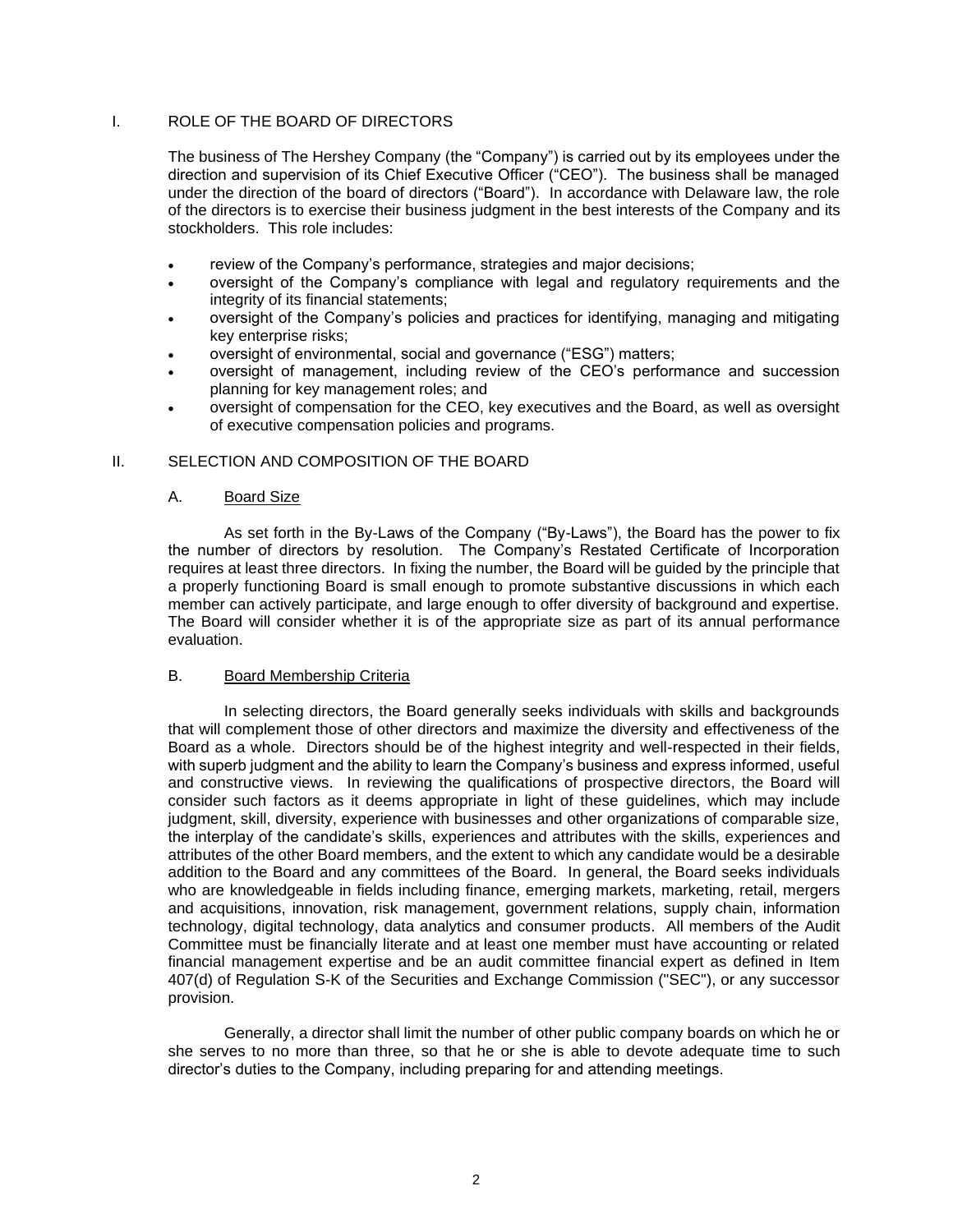# C. Independence

The Board shall be composed of a majority of independent directors. In addition, the Company's Audit Committee, Compensation and Human Capital Committee, Finance and Risk Management Committee, and Governance Committee shall consist solely of independent directors. At least annually, the directors shall determine which directors are independent. The Board will judge the independence of all directors based on the stringent standards applicable to Audit Committee members. No director will be considered independent unless the Board affirmatively determines that the director has no material relationship with the Company. Additionally, the independence of directors shall be determined based on the following criteria:

1. A director who receives (or, in the last three years, received) direct compensation as an employee or any consulting, advisory or other compensatory fees from the Company, other than director or committee fees and pension or other forms of deferred compensation for prior service (provided that such compensation is not contingent in any way on continued service), is not independent. A director whose immediate family member, other than an adult child who does not share a home with the director, receives or in the past three years received such compensation or fees from the Company is not independent. The receipt of such compensation or fees in any single year that does not (or did not) exceed \$120,000, by a director's adult child who (i) does not share the director's home and has not shared the director's home within the last three years, and (ii) does not serve, and has not served within such period, as an executive officer of the Company, will be deemed an immaterial relationship that shall not preclude an independence determination for such director.

2. A director who is (or, within the last three years, was) a partner, member, an officer such as a managing director occupying a comparable position or executive officer, of an entity to whom the company pays (or within the last three years paid) consulting, advisory or other compensatory fees for legal, consulting, investment banking or financial advisory services, is not independent. Payment of such fees to an entity where the director is a limited partner, nonmanaging member or a similar position where, in each case, the director has no active role in providing services to the Company, will be deemed an immaterial relationship that shall not preclude an independence determination for such director.

3. A director who is a current partner or employee of a firm that is the Company's internal or external auditor is not independent. A director whose immediate family member is a current partner of such a firm, or is a current employee of such a firm and personally works on the Company's audit, is not independent. A director who was, or whose immediate family member was, within the last three years a partner or employee of such a firm and personally worked on the Company's audit within that time is not independent.

4. A director who is (or, within the last three years, was) employed, or whose immediate family member is (or, within the last three years, was) employed, as an executive officer of another company where any of the Company's present executives serves (or, within the last three years, served) on that company's compensation committee is not independent.

5. A director who is an executive officer or an employee, or whose immediate family member is an executive officer, of a company that makes (or, within the last three years, made) payments to or receives (or, within the last three years, received) payments from the Company for property or services in an amount which, in any single fiscal year, exceeds the greater of \$1 million or 2% of such other company's consolidated gross revenues, is not independent. A director who is an executive officer or an employee, or whose immediate family member is an executive officer, of a company that makes (or, within the last three years, made) payments to or receives (or, within the last three years, received) payments from the Company for property or services in an amount which, in any single fiscal year, is less than the greater of \$1 million or 2% of such other company's consolidated gross revenues has an immaterial relationship that shall not preclude an independence determination for such director.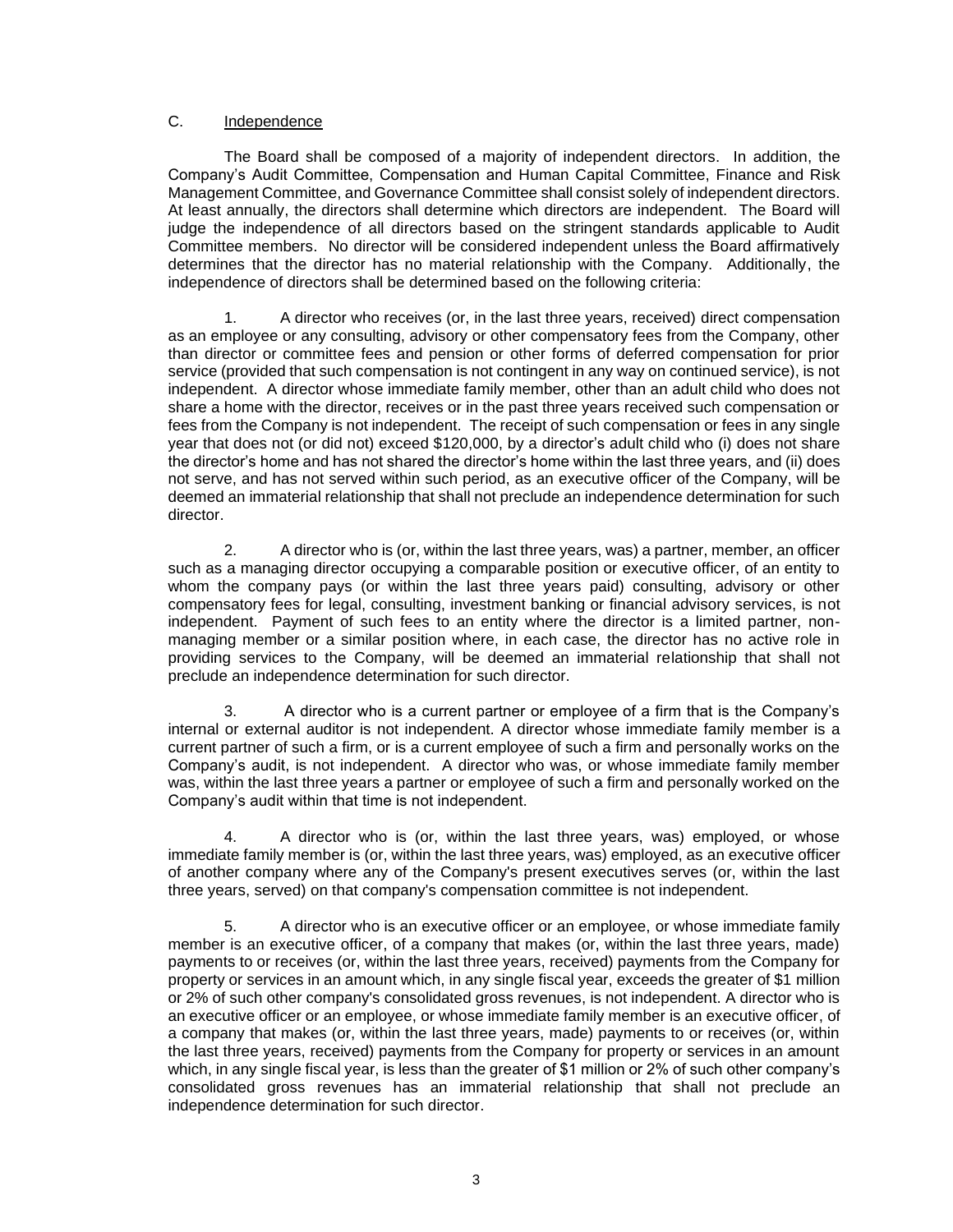6. A director who is (or, within the last three years, was) an employee or a nonemployee executive officer of the Company is not independent.

7. A director who is an immediate family member of an individual who is (or, within the last three years, was) an executive officer of the Company, whether as an employee or nonemployee, is not independent.

8. A director who is an affiliated person of the Company, as defined under the rules of the SEC, is not independent; provided, however, if the director is an affiliated person solely because he or she sits on the board of directors of an affiliate of the Company, as defined under the rules of the SEC, then the director has an immaterial relationship with the Company that shall not preclude an independence determination for such director if he or she, except for being a director on each such board of directors, does not accept directly or indirectly any consulting, advisory, or other compensatory fee from either such entity, other than the receipt of only ordinarycourse compensation for serving as a member of the board of directors, or any board committee of each such entity, and the director satisfies all other standards.

9. A director who is, or whose immediate family member is, an officer or employee of a non-profit organization to which the Company has donated more than \$100,000 in any year within the last three years is not independent.

10. A director's participation in the Company's Charitable Awards Program or receipt of compensation and benefits for service as a director of the Company in accordance with Company policies and programs will be deemed an immaterial relationship with the Company that shall not preclude an independence determination for such director.

For purposes of application of these criteria, (i) "immediate family" shall be defined as including all individuals who are considered immediate family of a director under the regulations implementing the Sarbanes-Oxley Act, as well as all individuals who are considered immediate family of a director under the NYSE listing standards, (ii) a director's receipt of compensation for former service as an interim Chairman or CEO or other executive officer is considered an immaterial relationship that shall not preclude an independence determination for such director, and (iii) references to "Company" for purposes of determining independence, include any parent or subsidiary in a consolidated group with the Company.

Directors shall notify the Chair of the Governance Committee, the Chairman and/or CEO, the Lead Independent Director (if applicable) and the General Counsel prior to accepting a board position on any other for-profit organization, so that the effect, if any, of such position on the director's independence may be evaluated.

#### D. Selection of Board Members

Nomination of directors is the responsibility of the Governance Committee, all of whose members shall be independent directors. Recommendations may come from directors, stockholders or other sources. Recommendations may come from management, with the understanding that the Board is not required to consider candidates recommended by management. Unless otherwise agreed with respect to specific searches, it is expected that all members of the Governance Committee will interview prospective candidates before their nominations are approved by the Committee. An offer to join the Board will be extended by the Chairman of the Board or by the Lead Independent Director if the Chairman is an officer or employee of the Company.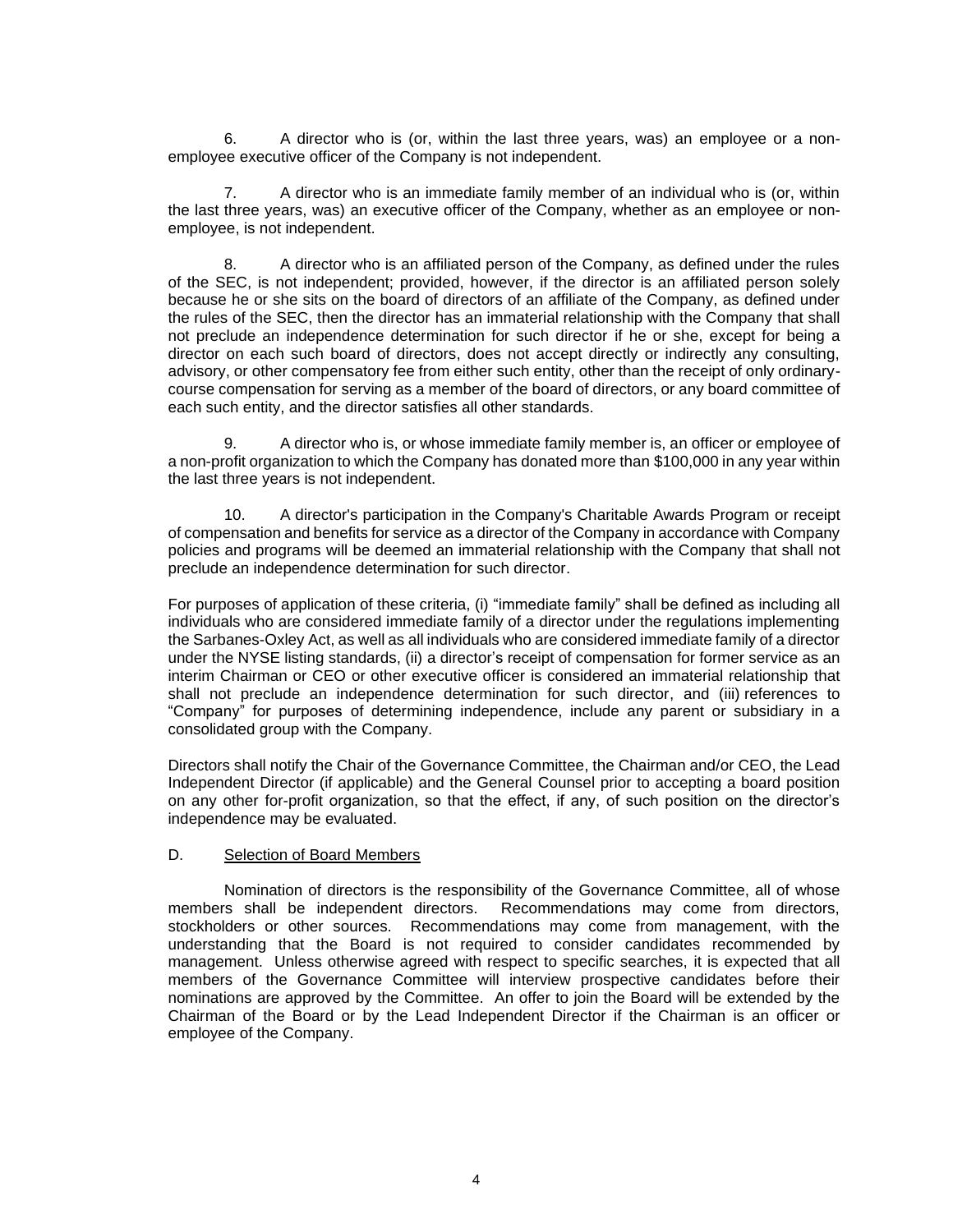# E. Tenure

1. The Board has not established term limits, and, given the value added by experienced directors who can provide a historical perspective, term limits are not considered appropriate. New ideas and diversity of views are maintained through Board education and by careful selection of directors when vacancies occur and otherwise as the Board deems appropriate. In addition, the performance of individual directors and the Board as a whole are reviewed annually, prior to the nomination of directors for vote by stockholders at each Annual Meeting.

2. When a director's principal occupation or business or institutional affiliation changes materially from that at the time of his or her first election to the Board, the director will tender his or her resignation by directing a letter of resignation to the Chair of the Governance Committee, except that if the director is the Chair of such committee, he or she shall direct the resignation to the Chairman of the Board or to the Chair of the Compensation and Human Capital Committee if the Chair of the Governance Committee also serves as the Chairman of the Board. The Board will determine whether to accept such resignation. Pending the Board's final determination, such letter of resignation shall be deemed to be only preliminary consideration of resignation by the director, and not a final decision to resign, unless the director expresses a contrary intent in writing.

3. Directors will typically not be nominated for reelection after their  $72<sup>nd</sup>$  birthday.

# III. OPERATION OF THE BOARD

# A. Chairman

The Chairman of the Board presides at all meetings of stockholders of the Company and of the Board and sees that all orders, resolutions and policies adopted or established by the Board are carried into effect. The Chairman of the Board is elected by and from the members of the Board and may, but need not, be the Chief Executive Officer or another officer of the Company.

#### B. Lead Independent Director

If the Chairman of the Board is also an officer or employee of the Company, or for any other reason is not an independent director, then the independent directors of the Board shall elect one of the independent directors to serve as Lead Independent Director. The Lead Independent Director's responsibilities shall include the following:

1. In the absence of the Chairman, preside at all meetings of stockholders of the Company and of the Board;

2. Call meetings of the independent directors of the Board, in addition to the executive sessions of independent directors held after each Board meeting;

3. Establish the agenda and preside at all executive sessions and other meetings of the independent directors of the Board;

4. Communicate with the independent directors of the Board between meetings as necessary or appropriate;

5. Serve as a liaison between the Chairman of the Board and the independent directors, ensure independent director consensus is communicated to the Chairman, and communicate the results of meetings of the independent directors to the Chairman and other members of management, as appropriate;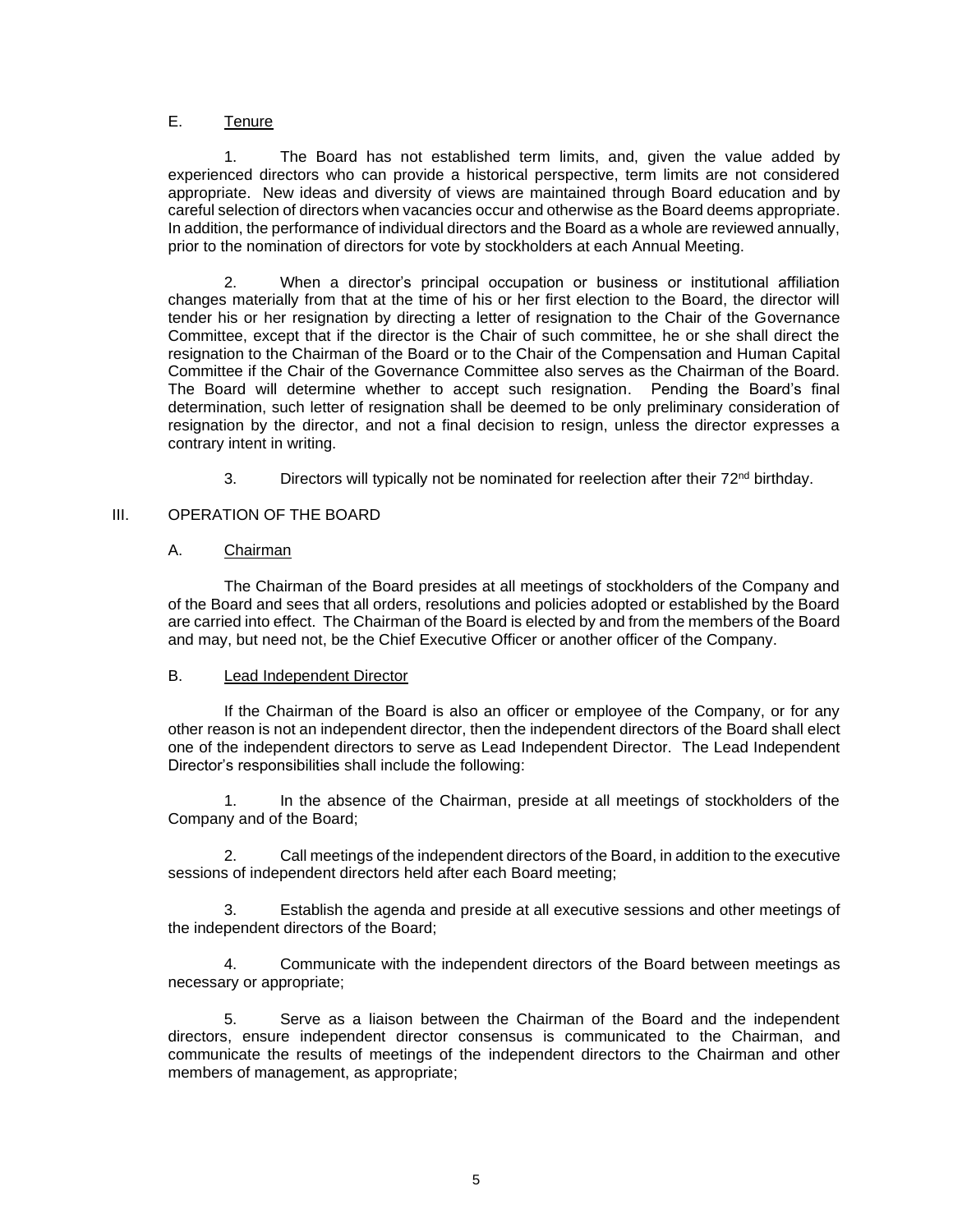6. In coordination with the CEO, approve Board meeting agendas and schedules to assure there is sufficient time for discussion of all agenda items;

7. Review committee agenda topics and time allotted for discussion at committee meetings in light of recommendations from each committee chair;

8. Approve Board meeting materials and other information sent to the Board;

9. Evaluate the quality and timeliness of information sent to the Board by the CEO and other members of management;

10. Assist the Chairman of the Board in implementing and overseeing the Board succession planning process;

11. Assist the Chairman of the Board with crisis management matters;

12. Oversee the evaluation of the CEO;

13. Assist the Chair of the Governance Committee with Board and individual director evaluations; and

14. Be available for consultation and direct communication at the request of major stockholders.

# C. Board Meetings

1. The Board will hold approximately five regular meetings per year, scheduled by resolution of the Board sufficiently far in advance to accommodate the schedules of the directors. Special meetings may be called at any time by the Chairman of the Board, the Lead Independent Director (if any), a Vice Chairman of the Board (if any), the CEO, or by one-sixth (calculated to the nearest whole number) of the total number of directors constituting the Board, to address specific issues.

2. Agendas are established by the Chairman, in coordination with the CEO and with the approval of the Lead Independent Director (if any), and are sent in advance to the Board. Any director may submit agenda items for any meeting. A rolling agenda has been established, which includes regular reviews of the Company's strategic objectives and strategic plan, quarterly reviews of the Company's financial performance, and committee reports and updates at each meeting on the business and other items of significance to the Company. Information relevant to agenda items shall be submitted to the Board in advance, and the agenda will be structured to allow appropriate time for discussion of important items.

#### D. Executive Sessions

Executive sessions are sessions of non-management directors. Executive sessions are held in connection with each regular Board meeting, and at such other times as the nonmanagement directors may determine, without the CEO or any other member of Company management present, to review such matters as may be appropriate, including the report of the outside auditors, the criteria upon which the performance of the CEO and other senior managers is based, the performance of the CEO measured against such criteria and the compensation of the CEO. If at any time the Board includes any non-management directors who are not independent, such directors shall be excluded from one executive session each year. Executive sessions are chaired by the Chairman of the Board or, in the Chairman's absence, a Vice Chairman of the Board (if any). If at any time the Chairman is also an officer or employee of the Company, or if the Chairman is excluded from an executive session because he or she is a non-management director who is not independent, then the executive session shall be chaired by the Lead Independent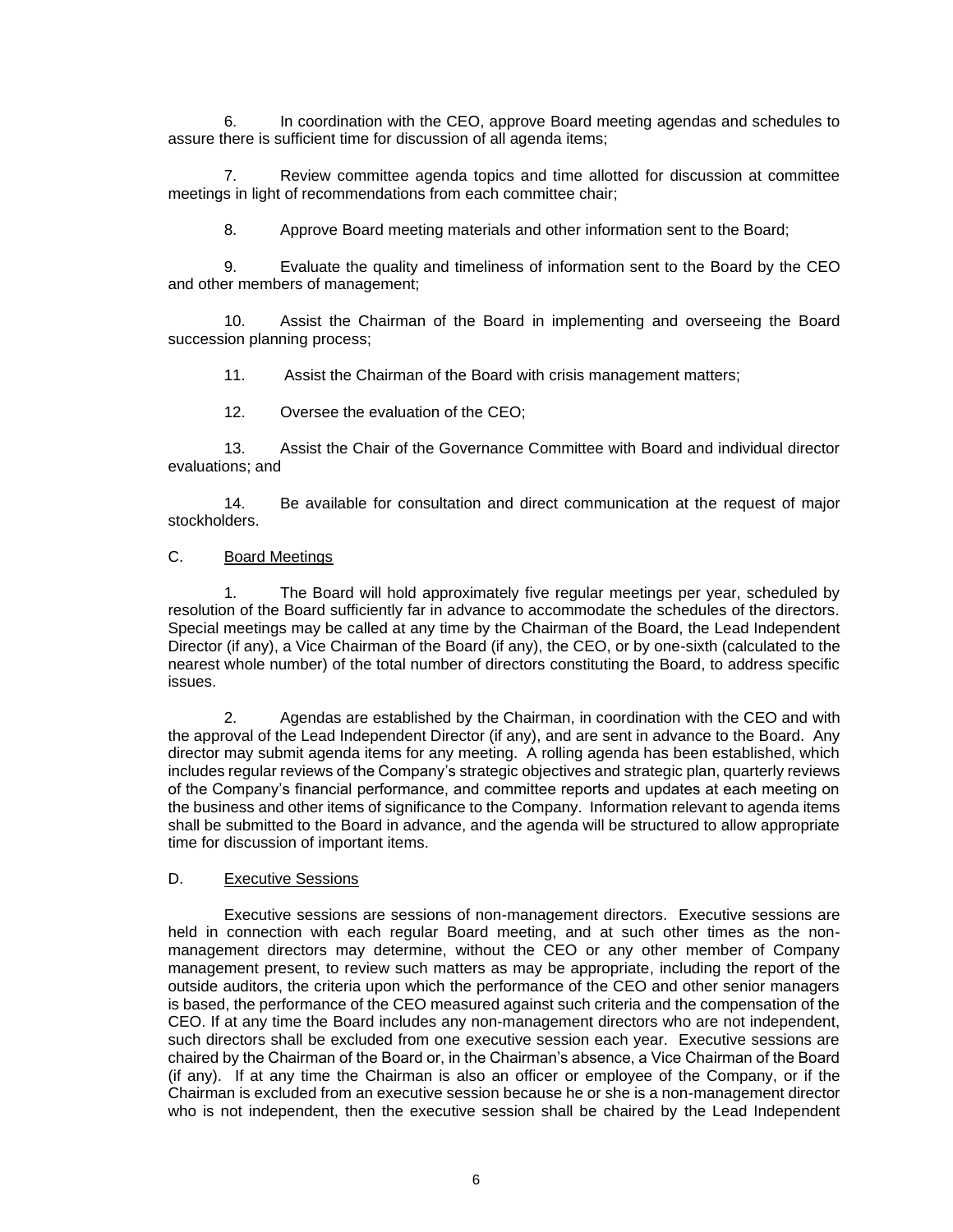Director or, in the Lead Independent Director's absence, by an independent Vice Chairman (if any). In the absence of both the Lead Independent Director and an independent Vice Chairman, then executive sessions shall be chaired by an independent director assigned on a rotating basis. In addition, any director may call a special executive session to discuss a matter of significance to the Company and/or the Board.

#### E. Committees

All major decisions are made by the Board; however, the Board has established committees to enable it to handle certain matters in more depth. The committees are (1) Audit, (2) Governance, (3) Compensation and Human Capital, (4) Finance and Risk Management and (5) Executive (or any successor to any of the foregoing committees having duties and responsibilities similar to such committee). Members are expected to serve on committees, as recommended by the Governance Committee and approved by the Board. Committee members serve at the pleasure of the Board, for such period of time as the Board may determine, consistent with these governance guidelines. All directors serving on the Audit, Governance, Finance and Risk Management, and Compensation and Human Capital committees must be independent, as determined by the Board in accordance with these governance guidelines and as required by applicable law and regulation.

The Executive Committee is made up of the Chairman of the Board, the Lead Independent Director (if any) and the chair of each of the other committees and, if deemed appropriate by the Board in its discretion, one other director. Any transaction not in the ordinary course of business by and among the Company and Hershey Trust Company, Hershey Entertainment & Resorts Company and/or Milton Hershey School, or any subsidiary, division or affiliate of any of the foregoing, shall be reviewed and approved in advance by the independent members of the Executive Committee, provided, that no director who is an officer or director of or is otherwise affiliated with any of the above-listed entities shall participate in the approval of any such transaction on behalf of the Company. The charter of each committee is published on the Company's website and will be made available to any stockholder on request. Each committee chair shall report the highlights of the committee meeting to the full Board at the Board meeting following the committee meeting. The Chairman of the Board serves as chair of the Executive Committee.

The chairs of the Audit Committee, the Governance Committee, the Finance and Risk Management Committee and the Compensation and Human Capital Committee (the "Independent Committees") are recommended by the Governance Committee and approved by the Board. The structure and functioning of the committees shall be part of the annual Board evaluation.

#### F. Director Participation in Board and Committee Meetings

Each director is expected to participate actively in their respective committee meetings and in Board meetings. Directors are expected to attend all meetings and are expected to come prepared for a thorough discussion of agenda items. Directors are expected to attend the Company's Annual Meeting of Stockholders. Participation by directors will be reviewed as part of the annual assessment of the Board and its committees.

# IV. ACCESS TO COMPANY PERSONNEL

Directors have full and free access to the Company's officers and employees. Division and function heads regularly make presentations to the Board and committees on subjects within their areas of responsibility. The CEO will invite other members of management to attend meetings or other Board functions as appropriate. Directors may initiate communication with any employee and/or invite any employee to any Board or committee meeting; however, they are expected to exercise judgment to protect the confidentiality of sensitive matters and to avoid disruption to the business, and they are expected to copy the CEO on written communications to Company personnel under normal circumstances.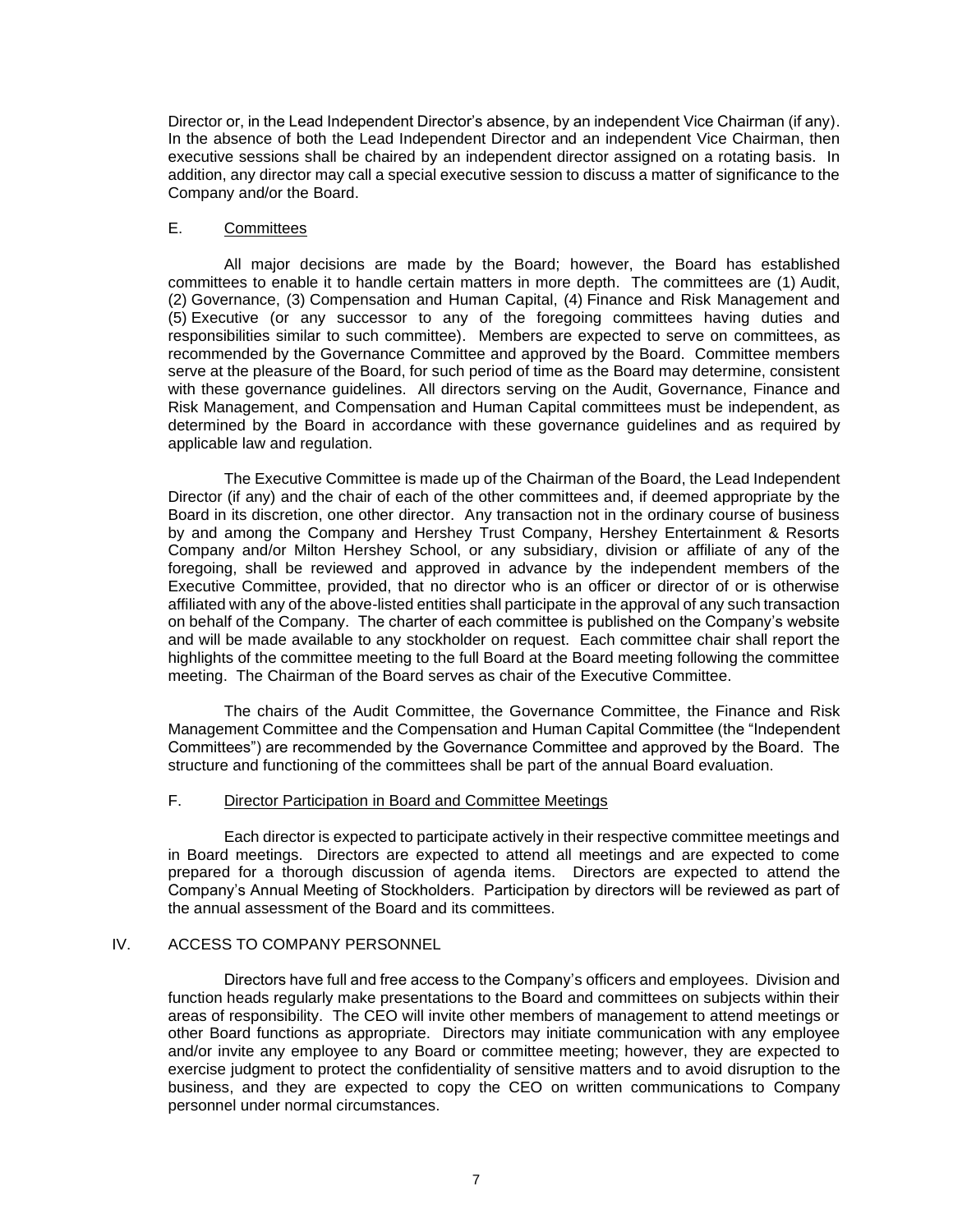# V. ACCESS TO OUTSIDE ADVISORS

The Board and each committee have the power to hire independent legal, financial or other advisors as they may deem necessary, without consulting or obtaining approval of Company management in advance.

# VI. TRAINING

# A. Orientation

Each new Board member shall undergo an orientation designed to educate the director about the Company and his/her obligations as a director. At a minimum, the orientation shall include meetings with several members of senior management and the Governance and Compliance Officer, a tour of key facilities and review of reference materials regarding the Company and corporate governance, the Company's strategic plan and the last annual report.

# B. Ongoing Education

The Company will pay reasonable expenses for each director to attend at least one relevant continuing education program each year. Directors are encouraged but not required to attend. In addition, the Company will keep directors informed of significant developments as appropriate. Each Board meeting shall include a report to directors on significant business developments affecting the Company and, if and as necessary, significant legal developments affecting the Board members' obligations as directors.

# VII. OVERSIGHT OF MANAGEMENT

# A. Review of CEO and Executive Officers Performance and Compensation

The independent directors, together with the Compensation and Human Capital Committee, monitor the performance of the CEO. Annually they shall review the performance appraisal of the CEO performed by the Compensation and Human Capital Committee and shall review and approve the CEO's compensation recommended by such committee. In addition, the Compensation and Human Capital Committee shall oversee the CEO's evaluation of the Company's executive officers and, in consultation with the CEO, review and approve the compensation of such executive officers.

# B. Review of Strategic Plan

The Board shall review the Company's strategic plan at least annually. All Board members are expected to participate in an active review. The CEO will invite to the review members of management with responsibility for key divisions and functions and any other personnel the CEO deems helpful, for purposes of providing information sufficient to facilitate a full and frank discussion.

# C. Management Succession

1. The Board shall review management succession plans annually. This shall include review by the Board of organization strength and management development and succession plans for each member of the Company's executive team. The Board shall also maintain and review annually, or more often if appropriate, a succession plan for the CEO.

2. If the President, CEO and/or Chairman of the Board is unable to perform for any reason, including death, incapacity, termination, or resignation before a replacement is elected, then: (1) if the Company is without a Chairman of the Board, the Lead Independent Director of the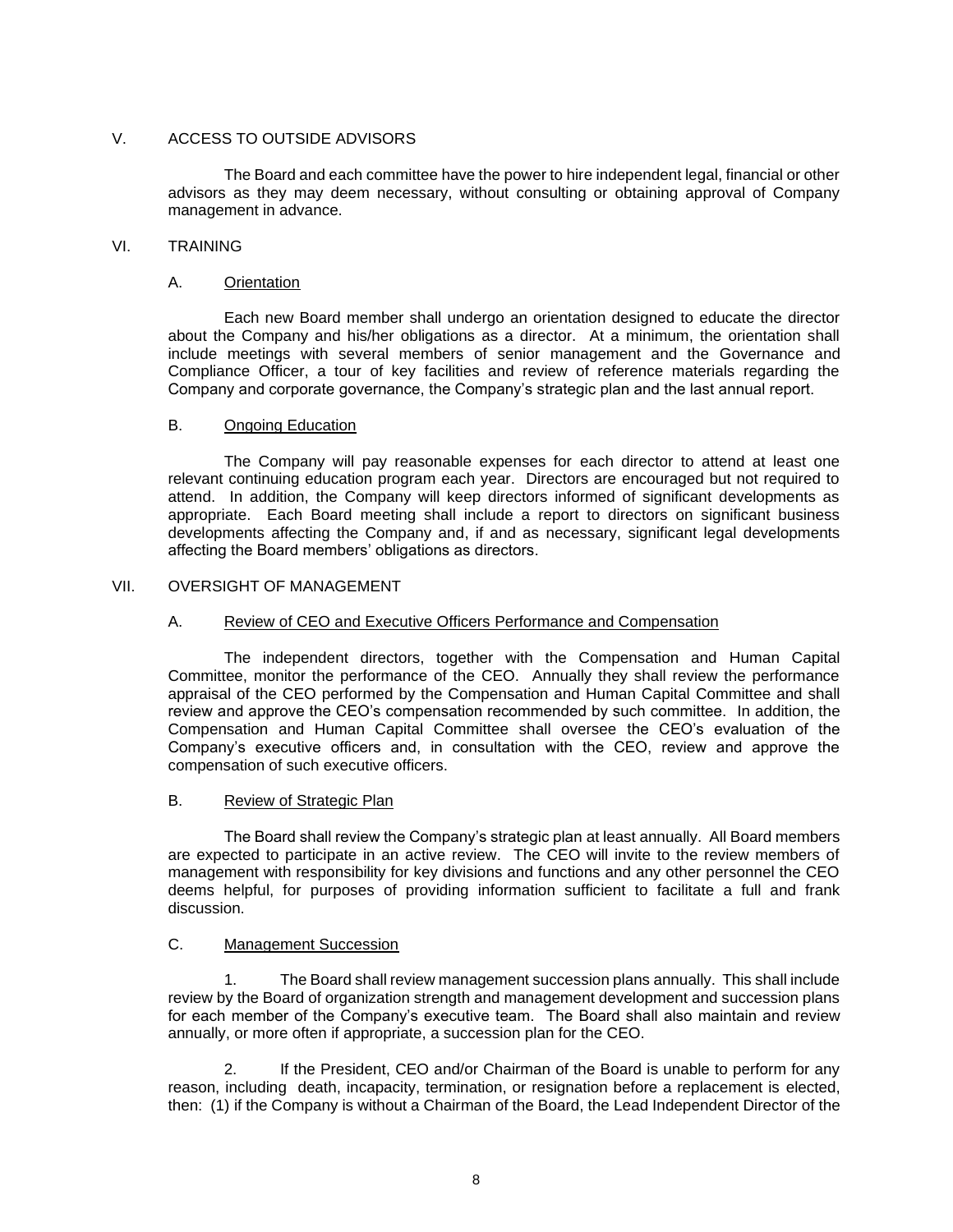Board, if any, shall serve as Chairman until a replacement is elected or, in the case of temporary incapacity, until the Board determines that the incapacity has ended, and in the absence of a Lead Independent Director, a Vice Chairman of the Board or, if no such Vice Chairman of the Board exists, the Chair of the Governance Committee or, in his or her absence, the Chair of the Compensation and Human Capital Committee, shall serve as Chairman of the Board; (2) if the Company is without a President and CEO, the interim President and CEO shall be the officer of the Company approved by the Board, taking into consideration the annual recommendation of the CEO; (3) in the case of incapacity of the President, CEO and/or Chairman, the Board shall determine whether to search for a replacement; and (4) the Chair of the Compensation and Human Capital Committee shall lead any search for a replacement.

#### VIII. EVALUATION AND COMPENSATION OF THE BOARD

#### A. Annual Evaluations

The directors shall evaluate the performance of the Board and its committees annually. Each director shall complete an evaluation for the Board as a whole and each of the committees on which he or she has served during the year. Evaluation results shall be reviewed by the Governance Committee, which shall present to the Board the results along with any recommendations for change that the committee deems appropriate. These governance guidelines and the committee charters shall be reviewed annually in conjunction with the annual evaluation. The Governance Committee shall also review the performance of Board members when they are considered for reelection and at any time upon request of a Board member.

#### B. Director Compensation and Benefits

1. General. The Compensation and Human Capital Committee shall review and make recommendations to the Board annually with respect to the form and amount of director compensation and benefits. These will be established after due consideration of the responsibilities assumed and the compensation of directors at similarly situated companies.

#### 2. Stock Ownership.

a. The Board will not nominate any person to be elected a director at an Annual Meeting of Stockholders unless such person owns, as defined below, or agrees to purchase and own at least 200 shares of the Company's Common Stock on or before the record date for such meeting.

b. The Board desires that each director own, as defined herein, shares of the Company's Common Stock in an amount at least equal to the Stockholding Guidelines as of January 1 of each year following the fifth anniversary of first becoming a director (the "compliance date"). If the Board approves amendments to the Stockholding Guidelines to increase the number of shares of the Company's Common Stock that each director must own, then each director serving on the Board on the date the amendment is approved (the "approval date") shall have until January 1 following the second anniversary of the approval date, or in the case of any director who on the approval date has not reached his or her initial compliance date, until the second anniversary following such director's initial compliance date, to satisfy the new Stockholding Guidelines. For purposes of the requirements herein and in paragraph a. above, ownership of the Company's Common Stock includes Common Stock equivalent shares such as common stock units deferred under the Company's Directors' Compensation Plan and restricted stock units granted quarterly under that plan or the Company's Equity and Incentive Compensation Plan.